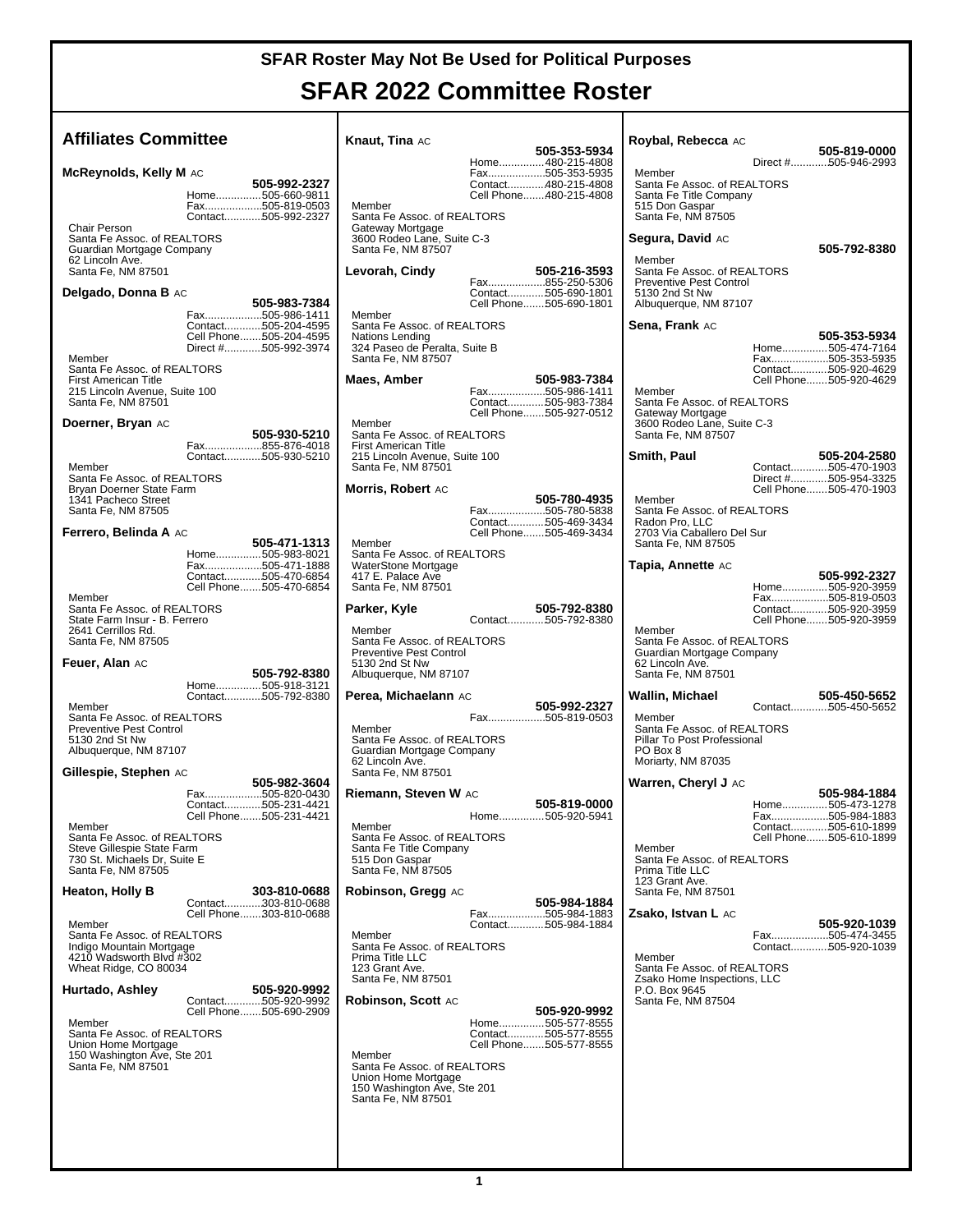### **SFAR 2022 Committee Roster**

т

| <b>Bd Directors/Exec. Officers</b>                                                                                             |                                                                                                      | Lamprich, Drew A                                                                                                                               | 505-982-6207<br>Home505-470-9194                                                                     | Sayers, Gavin M                                                                                                                   | 505-982-4466<br>Home505-954-4416                                                                         |
|--------------------------------------------------------------------------------------------------------------------------------|------------------------------------------------------------------------------------------------------|------------------------------------------------------------------------------------------------------------------------------------------------|------------------------------------------------------------------------------------------------------|-----------------------------------------------------------------------------------------------------------------------------------|----------------------------------------------------------------------------------------------------------|
| Dobyns, Andrea<br>President<br>Santa Fe Assoc. of REALTORS®<br><b>EXP Realty Santa Fe</b><br>549 S. Guadalupe Suite 202        | 505-466-5110<br>Home505-795-1396<br>Contact505-795-1396<br>Cell Phone505-795-1396                    | <b>President Elect</b><br>Santa Fe Assoc. of REALTORS®<br>Sotheby's Int. RE/Grant II<br>318 Grant Avenue<br>Santa Fe, NM 87501                 | Fax505-982-0204<br>Contact505-470-9194<br>Cell Phone505-470-9194                                     | Director 2 Years<br>Santa Fe Assoc. of REALTORS®<br>Santa Fe Properties/Washington<br>216 Washington Avenue<br>Santa Fe, NM 87501 | Contact505-690-3070<br>Direct #505-946-0447<br>Cell Phone505-690-3070                                    |
| Santa Fe, NM 87501                                                                                                             |                                                                                                      | <b>Maes, Joshua</b> EPRO AHWD RSPS GREEN                                                                                                       | 505-988-8088                                                                                         | Cordova, David                                                                                                                    | 505-988-2533<br>Fax505-988-4492                                                                          |
| Carson, Roger GREEN<br>Past President<br>Santa Fe Assoc. of REALTORS®                                                          | 505-983-5151<br>Home505-699-8759<br>Fax505-988-7443<br>Contact505-699-8759<br>Cell Phone505-699-8759 | 1st Vice President<br>Santa Fe Assoc. of REALTORS®<br>Sotheby's Int. RE/Washington<br>231 Washington Avenue, Suite 3                           | Fax505-988-7443<br>Contact505-231-4046<br>Cell Phone505-231-4046<br>Direct #505-216-3404             | Director 3 Yr Term<br>Santa Fe Assoc. of REALTORS®<br>Sotheby's Int. RE/Grant<br>326 Grant Ave<br>Santa Fe, NM 87501              | Contact505-660-9744<br>Cell Phone505-660-9744                                                            |
| Keller Williams<br>130 Lincoln Avenue Suite K                                                                                  |                                                                                                      | Santa Fe, NM 87501                                                                                                                             |                                                                                                      | Hise, Kimberly H                                                                                                                  | 575-756-1351<br>Home505-702-2961                                                                         |
| Santa Fe, NM 87501<br>Lamprich, Drew A                                                                                         | 505-982-6207<br>Home505-470-9194<br>Fax505-982-0204<br>Contact505-470-9194                           | <b>Shepler, John C CCIM</b>                                                                                                                    | 505-982-7600<br>Home505-984-8246<br>Fax505-982-9388<br>Contact505-660-5650<br>Cell Phone505-660-5650 | Director 3 Yr Term<br>Santa Fe Assoc. of REALTORS®<br>Realty One of Chama<br>669 Terrace Ave<br>Chama, NM 87520                   |                                                                                                          |
| <b>President Elect</b><br>Santa Fe Assoc. of REALTORS®<br>Sotheby's Int. RE/Grant II<br>318 Grant Avenue<br>Santa Fe, NM 87501 | Cell Phone505-470-9194                                                                               | Secretary-Treasurer<br>Santa Fe Assoc. of REALTORS®<br>Shepler Commercial, LLC<br>301 N Guadalupe, Suite 205<br>Santa Fe, NM 87501             |                                                                                                      | Zubia, Marcos<br>Director 3 Yr Term<br>Santa Fe Assoc. of REALTORS®<br><b>REAL Broker</b>                                         | 505-310-4412<br>Home505-690-3633<br>Contact505-690-3633                                                  |
| <b>Maes, Joshua</b> EPRO AHWD RSPS GREEN                                                                                       | 505-988-8088                                                                                         |                                                                                                                                                | 505-982-9836<br>Fax505-986-0097                                                                      | Dearing, Coleen A EPRO GRI CRS RSPS GREEN SFR ABITGERIngton Ave., Suite 201<br>Santa Fe, NM 87501                                 |                                                                                                          |
| 1st Vice President                                                                                                             | Fax505-988-7443<br>Contact505-231-4046<br>Cell Phone505-231-4046<br>Direct #505-216-3404             | Member<br>Santa Fe Assoc. of REALTORS®<br>Barker Realty, LLC<br>530 S. Guadalupe St.<br>Santa Fe, NM 87501                                     |                                                                                                      | Beachum, Betty A<br>Comm Council Liaison                                                                                          | 505-503-2646<br>Home575-430-0182<br>Contact575-430-0182<br>Cell Phone575-430-0182                        |
| Santa Fe Assoc. of REALTORS®<br>Sotheby's Int. RE/Washington<br>231 Washington Avenue, Suite 3<br>Santa Fe, NM 87501           |                                                                                                      | Crisafulli, Francesco R                                                                                                                        | R 505-983-5151<br>Fax505-988-7443<br>Contact719-243-1845<br>Cell Phone719-243-1845                   | Santa Fe Assoc. of REALTORS®<br>SVN Walt Arnold Commercial Bro<br>607 Cerrillos, Suite G<br>Santa Fe, NM 87505                    |                                                                                                          |
| <b>Shepler, John C CCIM</b>                                                                                                    | 505-982-7600<br>Home505-984-8246                                                                     | Director 1 Year<br>Santa Fe Assoc. of REALTORS®<br>Keller Williams                                                                             |                                                                                                      | <b>By-Laws Committee</b>                                                                                                          |                                                                                                          |
| Secretary-Treasurer                                                                                                            | Fax505-982-9388<br>Contact505-660-5650<br>Cell Phone505-660-5650                                     | 130 Lincoln Avenue Suite K<br>Santa Fe, NM 87501<br>Lambert II, William D                                                                      | 505-795-1586                                                                                         | <b>Maes, Joshua</b> EPRO AHWD RSPS GREEN                                                                                          | 505-988-8088<br>Fax505-988-7443                                                                          |
| Santa Fe Assoc. of REALTORS®<br>Shepler Commercial, LLC<br>301 N Guadalupe, Suite 205<br>Santa Fe, NM 87501                    |                                                                                                      | Director 1 Year<br>Santa Fe Assoc. of REALTORS®<br>7th Level Realty                                                                            | Home505-795-1586<br>Contact505-795-1586                                                              | Chair Person<br>Santa Fe Assoc. of REALTORS®                                                                                      | Contact505-231-4046<br>Cell Phone505-231-4046<br>Direct #505-216-3404                                    |
| <b>Board of Directors</b>                                                                                                      |                                                                                                      | 2019 Galisteo St. Unit N-2<br>Santa Fe, NM 87505                                                                                               |                                                                                                      | Sotheby's Int. RE/Washington<br>231 Washington Avenue, Suite 3<br>Santa Fe, NM 87501                                              |                                                                                                          |
| Dobyns, Andrea                                                                                                                 | 505-466-5110<br>Home505-795-1396<br>Contact505-795-1396                                              | Levbarg, Hannah<br>Director 1 Year                                                                                                             | 505-982-0330<br>Home505-424-3785<br>Contact505-780-0338<br>Cell Phone505-780-0338                    | <b>Community Services</b>                                                                                                         |                                                                                                          |
| President<br>Santa Fe Assoc. of REALTORS®<br><b>EXP Realty Santa Fe</b><br>549 S. Guadalupe Suite 202<br>Santa Fe, NM 87501    | Cell Phone505-795-1396                                                                               | Santa Fe Assoc. of REALTORS®<br>Berkshire Hathaway HomeService<br>123 Marcy St. Ste 101<br>Santa Fe, NM 87501                                  |                                                                                                      | Bodelson, Deborah                                                                                                                 | 505-982-4466<br>Fax505-984-1003<br>Contact505-660-4442<br>Direct #505-216-3432<br>Cell Phone505-660-4442 |
| <b>Carson, Roger GREEN</b>                                                                                                     | 505-983-5151<br>Home505-699-8759<br>Fax505-988-7443                                                  | Bybee, Lisa M<br>Director 2 Years<br>Santa Fe Assoc. of REALTORS®                                                                              | 505-982-9836<br>Fax505-986-0097<br>Contact505-577-6287<br>Cell Phone505-577-6287                     | Co-Chair Person<br>Santa Fe Assoc. of REALTORS®<br>Santa Fe Properties<br>1000 Paseo de Peralta<br>Santa Fe, NM 87501             |                                                                                                          |
| Past President<br>Santa Fe Assoc. of REALTORS®<br>Keller Williams                                                              | Contact505-699-8759<br>Cell Phone505-699-8759                                                        | Barker Realty, LLC<br>530 S. Guadalupe St.<br>Santa Fe, NM 87501                                                                               |                                                                                                      | Perea, Michaelann AC<br>Co-Chair Person                                                                                           | 505-992-2327<br>Fax505-819-0503                                                                          |
| 130 Lincoln Avenue Suite K<br>Santa Fe, NM 87501                                                                               |                                                                                                      | Caldarello, Beth<br>Director 2 Years<br>Santa Fe Assoc. of REALTORS®<br>Coldwell Banker Mountain Prop<br>132 E. Marcy St<br>Santa Fe, NM 87505 | 505-988-7285<br>Contact213-321-7707<br>Cell Phone213-321-7707                                        | Santa Fe Assoc. of REALTORS®<br>Guardian Mortgage Company<br>62 Lincoln Ave.<br>Santa Fe, NM 87501                                |                                                                                                          |
|                                                                                                                                |                                                                                                      |                                                                                                                                                |                                                                                                      |                                                                                                                                   |                                                                                                          |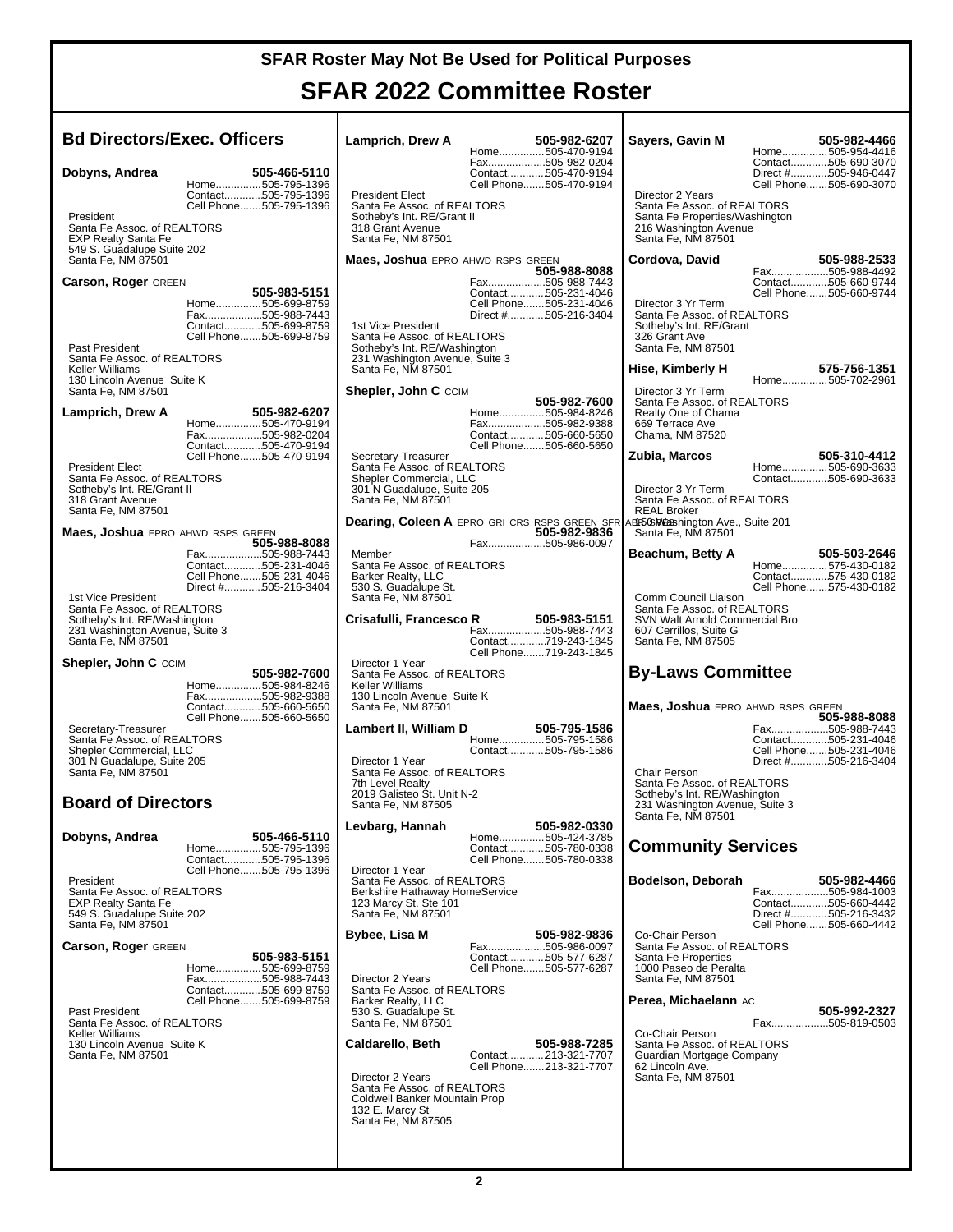### **SFAR 2022 Committee Roster**

**DEAR** SRE

| <b>Collins, Robert D</b><br>505-988-7285<br>Home505-204-6127<br>Member<br>Santa Fe Assoc. of REALTORS®<br>Coldwell Banker Mountain Prop<br>132 E. Marcy St<br>Santa Fe, NM 87505                  | Cell Phone505-670-5154<br>Office Fax505-983-3727<br>Direct #505-983-0339<br>Member<br>Santa Fe Assoc. of REALTORS®<br>Coldwell Banker Mountain Prop<br>132 E. Marcy St<br>Santa Fe, NM 87505                  | Cell Phone505-699-8759<br>Member<br>Santa Fe Assoc. of REALTORS®<br>Keller Williams<br>130 Lincoln Avenue Suite K<br>Santa Fe, NM 87501<br>Dearing, Coleen A EPRO GRI CRS RSPS GREEN SFR                                        |
|---------------------------------------------------------------------------------------------------------------------------------------------------------------------------------------------------|---------------------------------------------------------------------------------------------------------------------------------------------------------------------------------------------------------------|---------------------------------------------------------------------------------------------------------------------------------------------------------------------------------------------------------------------------------|
| 505-988-7285<br>Decker, Laura E<br>Contact505-577-4597<br>Cell Phone505-577-4597<br>Member<br>Santa Fe Assoc. of REALTORS®<br>Coldwell Banker Mountain Prop<br>132 E. Marcy St                    | <b>DeMott, Mindy</b> EPRO ABR GREEN SRES RSPS CRS SHES<br>505-988-7285<br>Home505-501-2706<br>Contact505-501-2706<br>Cell Phone505-501-2706<br>Direct #505-983-0310<br>Member                                 | 505-982-9836<br>Fax505-986-0097<br>Member<br>Santa Fe Assoc. of REALTORS®<br>Barker Realty, LLC<br>530 S. Guadalupe St.<br>Santa Fe, NM 87501                                                                                   |
| Santa Fe. NM 87505<br>Dobyns, Andrea<br>505-466-5110<br>Home505-795-1396<br>Contact505-795-1396<br>Cell Phone505-795-1396<br>Member<br>Santa Fe Assoc. of REALTORS®<br><b>EXP Realty Santa Fe</b> | Santa Fe Assoc. of REALTORS®<br>Coldwell Banker Mountain Prop<br>132 E. Marcy St<br>Santa Fe, NM 87505<br>Dobyns, Andrea<br>505-466-5110<br>Home505-795-1396<br>Contact505-795-1396<br>Cell Phone505-795-1396 | Dobyns, Andrea<br>505-466-5110<br>Home505-795-1396<br>Contact505-795-1396<br>Cell Phone505-795-1396<br>Member<br>Santa Fe Assoc. of REALTORS®<br><b>EXP Realty Santa Fe</b><br>549 S. Guadalupe Suite 202<br>Santa Fe, NM 87501 |
| 549 S. Guadalupe Suite 202<br>Santa Fe, NM 87501<br>Gillespie, Stephen AC<br>505-982-3604<br>Fax505-820-0430<br>Contact505-231-4421<br>Cell Phone505-231-4421<br>Member                           | Member<br>Santa Fe Assoc. of REALTORS®<br><b>EXP Realty Santa Fe</b><br>549 S. Guadalupe Suite 202<br>Santa Fe, NM 87501<br><b>Medvec, Emily</b> CRS SRES RSPS<br>505-466-5110<br>Home505-660-4541            | <b>Fitzgerald, Thomas J</b><br>505-983-5151<br>Home505-660-1092<br>Fax505-988-7443<br>Contact505-660-1092<br>Direct #505-946-2158<br>Cell Phone505-660-1092<br>Home Phone505-466-9742<br>Member                                 |
| Santa Fe Assoc. of REALTORS®<br>Steve Gillespie State Farm<br>730 St. Michaels Dr. Suite E<br>Santa Fe, NM 87505<br>Hodge, Debra Rael A AC<br>505-336-2968<br>Home505-424-8170                    | Contact505-660-4541<br>Cell Phone505-660-4541<br>Member<br>Santa Fe Assoc. of REALTORS®<br><b>EXP Realty Santa Fe</b><br>549 S. Guadalupe Suite 202<br>Santa Fe, NM 87501                                     | Santa Fe Assoc. of REALTORS®<br>Keller Williams<br>130 Lincoln Avenue Suite K<br>Santa Fe. NM 87501<br>Gudwin, Philip<br>505-982-4466<br>Home505-983-1116<br>Fax505-984-1003                                                    |
| Contact505-470-2724<br>Cell Phone505-470-2724<br>Direct #505-353-5922<br>Member<br>Santa Fe Assoc. of REALTORS®<br><b>Guaranteed Rate</b><br>433 Paseo de Peralta<br>Santa Fe, NM 87501           | <b>Government Affairs</b><br>Lamprich, Drew A<br>505-982-6207<br>Home505-470-9194<br>Fax505-982-0204<br>Contact505-470-9194<br>Cell Phone505-470-9194                                                         | Contact505-984-7343<br>Direct #505-984-7343<br>Member<br>Santa Fe Assoc. of REALTORS®<br>Santa Fe Properties<br>1000 Paseo de Peralta<br>Santa Fe, NM 87501<br><b>Hill, Kurt</b> Crs Abr                                        |
| 505-982-6207<br>Koffman, Dan<br>Fax505-982-0204<br>Member<br>Santa Fe Assoc. of REALTORS®<br>Sotheby's Int. RE/Grant II<br>318 Grant Avenue<br>Santa Fe, NM 87501                                 | Chair Person<br>Santa Fe Assoc. of REALTORS®<br>Sotheby's Int. RE/Grant II<br>318 Grant Avenue<br>Santa Fe. NM 87501<br>505-503-2646<br>Beachum, Betty A<br>Home575-430-0182                                  | 505-660-4455<br>Home505-660-4455<br>Fax888-301-4455<br>Contact505-660-4455<br>Home Fax888-301-4455<br>Direct #505-954-5544<br>Cell Phone505-660-4455<br>Toll Free888-670-4455                                                   |
| <b>Education Committee</b><br>505-988-7285<br>Rodriguez, Jessica<br>Contact505-470-5718                                                                                                           | Contact575-430-0182<br>Cell Phone575-430-0182<br>Member<br>Santa Fe Assoc. of REALTORS®<br>SVN Walt Arnold Commercial Bro<br>607 Cerrillos, Suite G<br>Santa Fe, NM 87505                                     | Member<br>Santa Fe Assoc. of REALTORS®<br>Adobes & Dirt, LLC<br>610 Paseo Corto<br>Santa Fe, NM 87501<br><b>Orth, Susan BSP CRS SRES</b>                                                                                        |
| Cell Phone505-470-5718<br>Chair Person<br>Santa Fe Assoc. of REALTORS®<br>Coldwell Banker Mountain Prop<br>132 E. Marcy St<br>Santa Fe, NM 87505<br>Boggs, Karen L<br>505-988-7285                | Bybee, Lisa M<br>505-577-6287<br>Home505-577-6287<br>Member<br>Santa Fe Assoc. of REALTORS®<br>Meridian Property/Management<br>32 Camino Mariguita                                                            | 505-216-6688<br>Contact505-216-6688<br>Cell Phone505-216-6688<br>Member<br>Santa Fe Assoc. of REALTORS®<br><b>City Different Realty</b><br>518 Old Santa Fe Trail #190                                                          |
| Home505-983-7983<br>Contact505-699-3702<br>Home Fax505-984-8848<br>Office Fax505-983-7983<br>Cell Phone505-699-3702<br>Member<br>Santa Fe Assoc. of REALTORS®<br>Coldwell Banker Mountain Prop    | Santa Fe, NM 87508<br><b>Caldarello, Beth</b><br>505-988-7285<br>Contact213-321-7707<br>Cell Phone213-321-7707<br>Member<br>Santa Fe Assoc. of REALTORS®<br>Coldwell Banker Mountain Prop                     | Santa Fe, NM 87505<br>Pipkin, Patricia A GRI PMN SRES<br>505-988-2533<br>Fax505-982-9744<br>Contact505-660-3757<br>Cell Phone505-660-3757<br>Member                                                                             |
| 132 E. Marcy St<br>Santa Fe, NM 87505<br><b>Clokey, Tanya L SFR SRES ABR</b><br>505-988-7285<br>Contact505-670-5154<br>Toll Free800-775-5550                                                      | 132 E. Marcy St<br>Santa Fe, NM 87505<br><b>Carson, Roger GREEN</b><br>505-983-5151<br>Home505-699-8759<br>Fax505-988-7443<br>Contact505-699-8759                                                             | Santa Fe Assoc. of REALTORS®<br>Sotheby's Int. RE/Grant<br>326 Grant Ave<br>Santa Fe, NM 87501                                                                                                                                  |
|                                                                                                                                                                                                   |                                                                                                                                                                                                               |                                                                                                                                                                                                                                 |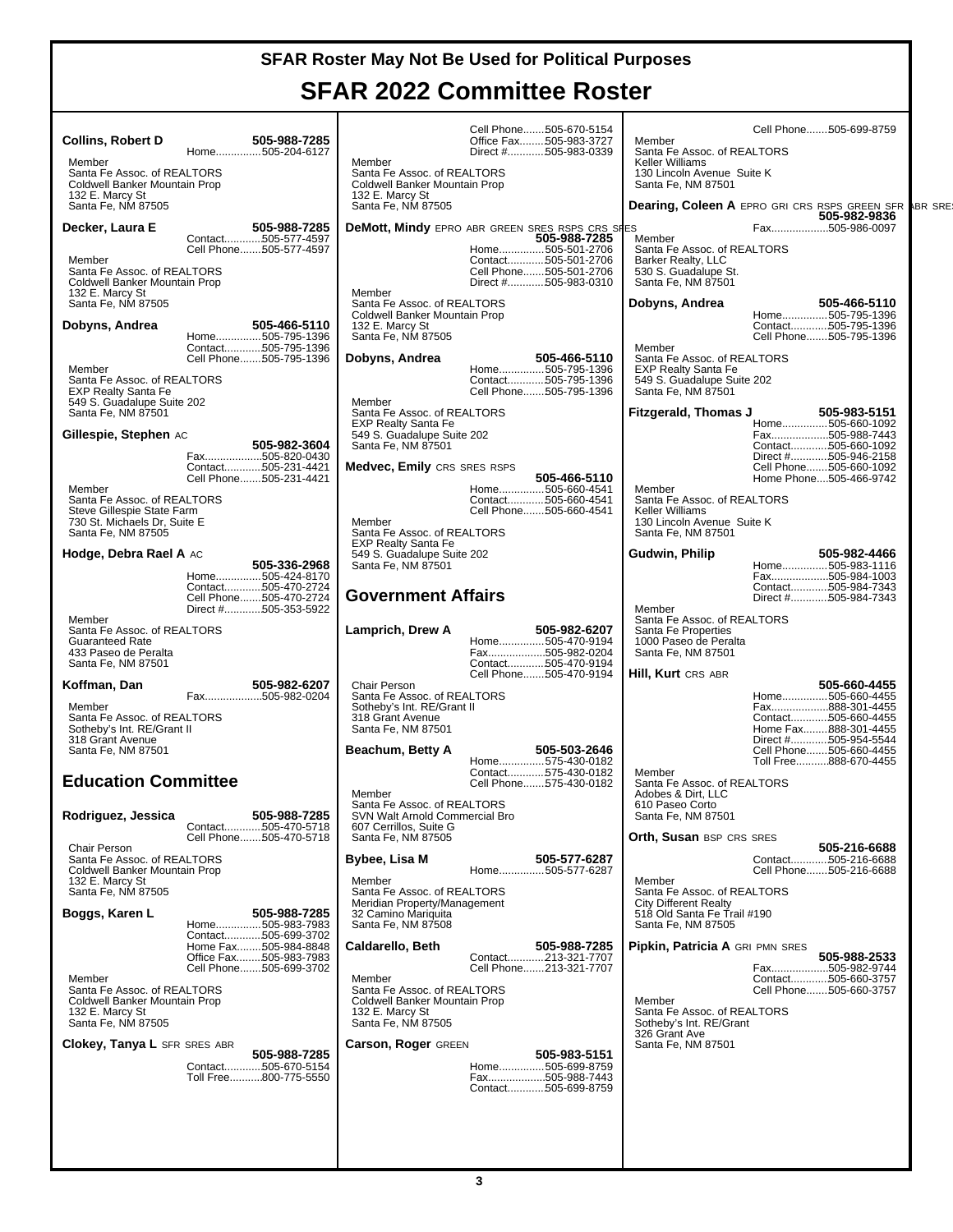### **SFAR 2022 Committee Roster**

| Salazar, John M                                                                                                     | 505-473-0223                                                                                  | Bybee, Lisa M                                                                                                                  | 505-982-9836                                                                                                           | Stephens, Beth M EPRO GREEN                                                                                              |                                                                                                                          |
|---------------------------------------------------------------------------------------------------------------------|-----------------------------------------------------------------------------------------------|--------------------------------------------------------------------------------------------------------------------------------|------------------------------------------------------------------------------------------------------------------------|--------------------------------------------------------------------------------------------------------------------------|--------------------------------------------------------------------------------------------------------------------------|
|                                                                                                                     | Fax505-424-6004<br>Contact505-933-4256                                                        |                                                                                                                                | Fax505-986-0097<br>Contact505-577-6287                                                                                 |                                                                                                                          | 505-988-8088<br>Home505-501-3088                                                                                         |
| Member<br>Santa Fe Assoc. of REALTORS®                                                                              | Cell Phone505-933-4256                                                                        | Member<br>Santa Fe Assoc. of REALTORS®                                                                                         | Cell Phone505-577-6287                                                                                                 |                                                                                                                          | Fax505-984-5191<br>Contact505-501-3088<br>2nd office505-946-4040                                                         |
| Leyba Real Estate, LLC<br>PO Box 29624                                                                              |                                                                                               | Barker Realty, LLC<br>530 S. Guadalupe St.                                                                                     |                                                                                                                        |                                                                                                                          | Cell Phone505-501-3088<br>Direct #505-946-4042                                                                           |
| Santa Fe, NM 87592<br><b>Stephens, Beth M EPRO GREEN</b>                                                            |                                                                                               | Santa Fe, NM 87501<br>Carson, Roger GREEN                                                                                      |                                                                                                                        | Member<br>Santa Fe Assoc. of REALTORS®<br>Sotheby's Int. RE/Washington                                                   |                                                                                                                          |
|                                                                                                                     | 505-988-8088<br>Home505-501-3088<br>Fax505-984-5191                                           |                                                                                                                                | 505-983-5151<br>Home505-699-8759                                                                                       | 231 Washington Avenue, Suite 3<br>Santa Fe, NM 87501                                                                     |                                                                                                                          |
|                                                                                                                     | Contact505-501-3088<br>2nd office505-946-4040                                                 |                                                                                                                                | Fax505-988-7443<br>Contact505-699-8759<br>Cell Phone505-699-8759                                                       | Von Eschen, Patrice                                                                                                      | 505-983-5151<br>Home505-466-3725                                                                                         |
| Member                                                                                                              | Cell Phone505-501-3088<br>Direct #505-946-4042                                                | Member<br>Santa Fe Assoc. of REALTORS®<br><b>Keller Williams</b>                                                               |                                                                                                                        |                                                                                                                          | Fax505-988-7443<br>Contact505-690-1811<br>Cell Phone505-690-1811                                                         |
| Santa Fe Assoc. of REALTORS®<br>Sotheby's Int. RE/Washington                                                        |                                                                                               | 130 Lincoln Avenue Suite K<br>Santa Fe, NM 87501                                                                               |                                                                                                                        | Member<br>Santa Fe Assoc. of REALTORS®                                                                                   |                                                                                                                          |
| 231 Washington Avenue, Suite 3<br>Santa Fe, NM 87501                                                                |                                                                                               | Faure, Beth                                                                                                                    | 505-988-2806<br>Fax505-988-2996                                                                                        | Keller Williams<br>130 Lincoln Avenue Suite K<br>Santa Fe, NM 87501                                                      |                                                                                                                          |
| Sury, Lois A ABR CRS EPRO GRI AHWD GREEN RSPS                                                                       | 505-988-8088                                                                                  | <b>SRES SFES</b>                                                                                                               | Contact505-690-2713<br>Toll Free877-982-3623<br>Direct #505-988-2806                                                   | <b>Membership Committee</b>                                                                                              |                                                                                                                          |
|                                                                                                                     | Home505-473-7625<br>Fax505-984-5191<br>Contact505-470-4672                                    |                                                                                                                                | Home Fax505-424-1124<br>Cell Phone505-690-2713                                                                         |                                                                                                                          |                                                                                                                          |
| Member                                                                                                              | Direct #505-984-5156<br>Cell Phone505-470-4672                                                | Member<br>Santa Fe Assoc. of REALTORS®<br>Adobe Realty of SF, Inc.                                                             |                                                                                                                        | Zubia, Marcos                                                                                                            | 505-310-4412<br>Home505-690-3633<br>Contact505-690-3633                                                                  |
| Santa Fe Assoc. of REALTORS®<br>Sotheby's Int. RE/Washington                                                        |                                                                                               | 312 Camino Alire<br>Santa Fe, NM 87501                                                                                         |                                                                                                                        | Chair Person<br>Santa Fe Assoc. of REALTORS®                                                                             |                                                                                                                          |
| 231 Washington Avenue, Suite 3<br>Santa Fe, NM 87501                                                                |                                                                                               | Geoffrey, Paul                                                                                                                 | 505-982-4466<br>Home505-455-3350                                                                                       | <b>REAL Broker</b><br>150 Washington Ave., Suite 201<br>Santa Fe, NM 87501                                               |                                                                                                                          |
| Titus, Leland                                                                                                       | 505-603-2435<br>Home505-603-2433<br>Contact505-303-2433                                       |                                                                                                                                | Contact505-660-6009<br>Direct #505-946-0403<br>Cell Phone505-660-6009                                                  | <b>Clokey, Tanya L SFR SRES ABR</b>                                                                                      | 505-988-7285                                                                                                             |
| Member                                                                                                              | Cell Phone505-303-2433                                                                        | Member<br>Santa Fe Assoc. of REALTORS®                                                                                         |                                                                                                                        |                                                                                                                          | Contact505-670-5154<br>Toll Free800-775-5550                                                                             |
| Santa Fe Assoc. of REALTORS®<br>Simply New Mexico Real Estate<br>1500 %th St #11<br>Santa Fe, NM 87505              |                                                                                               | Santa Fe Properties/Washington<br>216 Washington Avenue<br>Santa Fe, NM 87501                                                  |                                                                                                                        | Member                                                                                                                   | Cell Phone505-670-5154<br>Office Fax505-983-3727<br>Direct #505-983-0339                                                 |
| Vigil Coppler, JoAnne                                                                                               | 505-470-4808<br>Home505-473-9574<br>Fax505-438-7385                                           | <b>Hill, Kurt</b> CRS ABR                                                                                                      | 505-660-4455<br>Home505-660-4455<br>Fax888-301-4455                                                                    | Santa Fe Assoc. of REALTORS®<br>Coldwell Banker Mountain Prop<br>132 E. Marcy St<br>Santa Fe, NM 87505                   |                                                                                                                          |
| Member                                                                                                              | Contact505-470-4808<br>Cell Phone505-470-4808<br>Home Fax505-438-7385<br>Direct #505-470-4808 |                                                                                                                                | Contact505-660-4455<br>Home Fax888-301-4455<br>Direct #505-954-5544<br>Cell Phone505-660-4455<br>Toll Free888-670-4455 | Dobyns, Andrea                                                                                                           | 505-466-5110<br>Home505-795-1396<br>Contact505-795-1396<br>Cell Phone505-795-1396                                        |
| Santa Fe Assoc. of REALTORS®<br>JoAnne Coppler Real Estate LLC<br>2701 Via Caballero Del Sur<br>Santa Fe, NM 87505  |                                                                                               | Member<br>Santa Fe Assoc. of REALTORS®<br>Adobes & Dirt, LLC<br>610 Paseo Corto<br>Santa Fe, NM 87501                          |                                                                                                                        | Member<br>Santa Fe Assoc. of REALTORS®<br><b>EXP Realty Santa Fe</b><br>549 S. Guadalupe Suite 202<br>Santa Fe, NM 87501 |                                                                                                                          |
| <b>Grievance</b>                                                                                                    |                                                                                               | Jager, Candice EPRO                                                                                                            | 505-670-5909                                                                                                           | <b>MLS Committee</b>                                                                                                     |                                                                                                                          |
| Mead, David C                                                                                                       | 505-983-5151<br>Fax505-988-7443                                                               |                                                                                                                                | Home505-670-5909<br>Fax505-544-4634<br>Contact505-670-5909                                                             |                                                                                                                          | <b>Dearing, Coleen A EPRO GRI CRS RSPS GREEN SFR ABR SRE</b>                                                             |
|                                                                                                                     | Contact505-470-2917<br>Cell Phone505-470-2917                                                 | Member                                                                                                                         | Cell Phone505-670-5909                                                                                                 |                                                                                                                          | 505-982-9836<br>Fax505-986-0097                                                                                          |
| Chair Person<br>Santa Fe Assoc. of REALTORS®<br>Keller Williams<br>130 Lincoln Avenue Suite K<br>Santa Fe, NM 87501 |                                                                                               | Santa Fe Assoc. of REALTORS®<br>Candice & Company<br>2300 Camino Rancho Siringo<br>Santa Fe, NM 87505                          |                                                                                                                        | Chair Person<br>Santa Fe Assoc. of REALTORS®<br>Barker Realty, LLC<br>530 S. Guadalupe St.<br>Santa Fe, NM 87501         |                                                                                                                          |
| <b>Blas, Suzanne</b>                                                                                                | 505-795-1023<br>Home505-995-0800                                                              | Margetson, Ashley CRS AHWD GRI                                                                                                 | 505-988-8088<br>Home505-988-2221                                                                                       | <b>Boal, Gary SFR</b>                                                                                                    | 505-982-4466                                                                                                             |
|                                                                                                                     | Contact505-795-1023<br>Cell Phone505-795-1023                                                 |                                                                                                                                | Fax505-984-5191<br>Direct #505-984-5186                                                                                |                                                                                                                          | Home505-983-3036<br>Fax505-984-1003                                                                                      |
| Member<br>Santa Fe Assoc. of REALTORS®<br>Renaissance Real Estate Group<br>Suzanne Blas<br>1000 Cordova Place #704  |                                                                                               | Member<br>Santa Fe Assoc. of REALTORS®<br>Sotheby's Int. RE/Washington<br>231 Washington Avenue, Suite 3<br>Santa Fe, NM 87501 |                                                                                                                        |                                                                                                                          | Contact505-660-1897<br>Toll Free800-374-2931<br>Office Fax505-984-1003<br>Direct #505-984-7311<br>Cell Phone505-660-1897 |
| Santa Fe, NM 87505-1725                                                                                             |                                                                                               |                                                                                                                                |                                                                                                                        | Member<br>Santa Fe Assoc. of REALTORS®<br>Santa Fe Properties                                                            | Home Fax505-989-3449                                                                                                     |
|                                                                                                                     |                                                                                               |                                                                                                                                |                                                                                                                        | 1000 Paseo de Peralta<br>Santa Fe, NM 87501                                                                              |                                                                                                                          |
|                                                                                                                     |                                                                                               |                                                                                                                                |                                                                                                                        |                                                                                                                          |                                                                                                                          |
|                                                                                                                     |                                                                                               |                                                                                                                                |                                                                                                                        |                                                                                                                          |                                                                                                                          |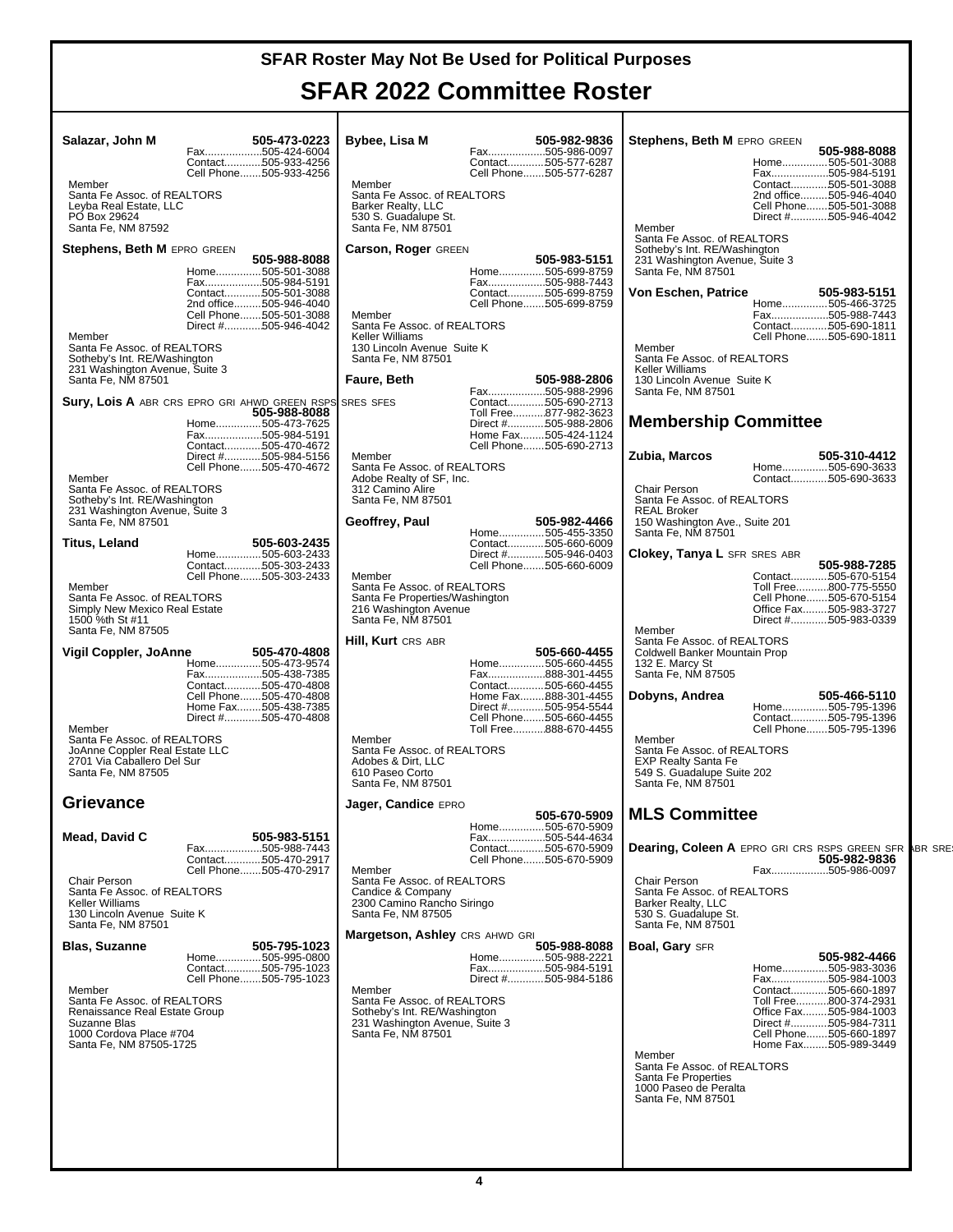### **SFAR 2022 Committee Roster**

| <b>Caldarello, Beth</b><br>Member                                                                                              | 505-988-7285<br>Contact213-321-7707<br>Cell Phone213-321-7707                                                                      | <b>Professional Standards</b><br><b>Wallace, Gary ABR GRI EPRO CRS SRES SFR</b>                                                                                        |                                                                                                                         | Knouse, Lise                                                                                                                                         | 505-983-5151<br>Home505-501-3385<br>Fax505-988-7443<br>Contact505-501-3385       |
|--------------------------------------------------------------------------------------------------------------------------------|------------------------------------------------------------------------------------------------------------------------------------|------------------------------------------------------------------------------------------------------------------------------------------------------------------------|-------------------------------------------------------------------------------------------------------------------------|------------------------------------------------------------------------------------------------------------------------------------------------------|----------------------------------------------------------------------------------|
| Santa Fe Assoc. of REALTORS®<br>Coldwell Banker Mountain Prop<br>132 E. Marcy St<br>Santa Fe, NM 87505<br>Gammon, Linda        | 505-983-5151                                                                                                                       |                                                                                                                                                                        | 505-982-9836<br>Home505-577-0599<br>Fax505-986-0097<br>Contact505-577-0599<br>Cell Phone505-577-0599<br>FAX505-466-1242 | Member<br>Santa Fe Assoc. of REALTORS®<br>Keller Williams                                                                                            | Cell Phone505-501-3385<br>Direct #505-988-3700<br>Office Fax505-988-7443         |
| Member<br>Santa Fe Assoc. of REALTORS®                                                                                         | Fax505-988-7443<br>Contact505-699-3260<br>Cell Phone505-699-3260                                                                   | Chair Person<br>Santa Fe Assoc. of REALTORS®<br>Barker Realty, LLC<br>530 S. Guadalupe St.<br>Santa Fe, NM 87501                                                       |                                                                                                                         | 130 Lincoln Avenue Suite K<br>Santa Fe, NM 87501<br>Levbarg, Hannah                                                                                  | 505-982-0330<br>Home505-424-3785                                                 |
| Keller Williams<br>130 Lincoln Avenue Suite K<br>Santa Fe, NM 87501<br>Glover, Paula M AC                                      |                                                                                                                                    | Beard, Mary Anne D                                                                                                                                                     | 505-662-5551<br>Home505-672-3436<br>Fax505-662-3070<br>Contact505-490-1108                                              | Member<br>Santa Fe Assoc. of REALTORS®<br>Berkshire Hathaway HomeService                                                                             | Contact505-780-0338<br>Cell Phone505-780-0338                                    |
| Member<br>Santa Fe Assoc. of REALTORS®                                                                                         | 505-663-7787<br>Contact505-412-3400<br>Cell Phone505-412-3400                                                                      | Member<br>Santa Fe Assoc. of REALTORS®<br>Deal, Mary Realty<br>2610 Trinity Dr #4                                                                                      | Cell Phone505-490-1108                                                                                                  | 123 Marcy St. Ste 101<br>Santa Fe, NM 87501<br>Leyba, Maria R SFR                                                                                    | 505-473-0223                                                                     |
| New Mexico Real Estate Group L<br>190 Central Park Sq, St 101<br>Santa Fe, NM 87506<br>Stephens, Beth M EPRO GREEN             |                                                                                                                                    | Los Alamos, NM 87544<br><b>Bumpas Gilster, Sharon CRS</b>                                                                                                              | 575-758-2723<br>Fax575-758-1011                                                                                         | Member<br>Santa Fe Assoc. of REALTORS®<br>Leyba Real Estate, LLC                                                                                     | Home505-473-0223<br>Fax505-424-6004                                              |
|                                                                                                                                | 505-988-8088<br>Home505-501-3088<br>Fax505-984-5191<br>Contact505-501-3088<br>2nd office505-946-4040                               | Member<br>Taos Association of REALTORS <sup>®®</sup><br><b>High Country RE Services</b>                                                                                | Contact575-770-3410<br>Cell Phone575-770-3410                                                                           | PO Box 29624<br>Santa Fe, NM 87592<br><b>McKinley, Chuck</b>                                                                                         | 505-982-4466<br>Home505-983-3903                                                 |
| Member<br>Santa Fe Assoc. of REALTORS®<br>Sotheby's Int. RE/Washington<br>231 Washington Avenue, Suite 3<br>Santa Fe, NM 87501 | Cell Phone505-501-3088<br>Direct #505-946-4042                                                                                     | 622 B Paseo del Pueblos Sur<br>Taos, NM 87571<br>Cravens, Lynn<br>Member                                                                                               | 505-927-5936<br>Contact505-927-5936<br>Cell Phone505-927-5936                                                           | Member<br>Santa Fe Assoc. of REALTORS®<br>Santa Fe Properties/Washington<br>216 Washington Avenue<br>Santa Fe, NM 87501                              | Contact505-470-1318<br>Cell Phone505-470-1318                                    |
| Thorwald, Robert                                                                                                               | 505-988-8088<br>Fax505-984-5191<br>Contact505-795-1585<br>Cell Phone505-795-1585<br>Home Phone505-795-1585                         | Santa Fe Assoc. of REALTORS®<br>Lynn Cravens Realty<br>PO Box 4542<br>Fairview, NM 87533<br><b>Dearing, Coleen A EPRO GRI CRS RSPS GREEN SFR ABR SRES</b>              |                                                                                                                         | Murphy, Victoria T BSP CRS ABR RSPS SRES AHWD CRI                                                                                                    | 505-988-2533<br>Fax505-988-4492<br>Contact505-660-5395<br>Cell Phone505-660-5395 |
| Member<br>Santa Fe Assoc. of REALTORS®<br>Sotheby's Int. RE/Washington<br>231 Washington Avenue, Suite 3<br>Santa Fe, NM 87501 |                                                                                                                                    | Member<br>Santa Fe Assoc. of REALTORS®<br>Barker Realty, LLC<br>530 S. Guadalupe St.                                                                                   | 505-982-9836<br>Fax505-986-0097                                                                                         | Member<br>Santa Fe Assoc. of REALTORS®<br>Sotheby's Int. RE/Grant<br>326 Grant Ave<br>Santa Fe, NM 87501                                             | Office Fax505-984-1003                                                           |
| Varela, Linda L<br>Member                                                                                                      | 505-988-8088<br>Fax505-984-5191<br>Contact505-920-6699<br>Direct #505-984-5183<br>Office Fax505-984-5191<br>Cell Phone505-920-6699 | Santa Fe, NM 87501<br>Gelbart, Julia ABR SRES                                                                                                                          | 505-982-4466<br>Contact505-699-2507<br>Toll Free800-374-2931<br>Office Fax505-984-1003                                  | Stenberg, Paul P<br>Member<br>Santa Fe Assoc. of REALTORS®                                                                                           | 505-982-6207<br>Fax505-982-0204<br>Contact505-670-4242<br>Cell Phone505-670-4242 |
| Santa Fe Assoc. of REALTORS®<br>Sotheby's Int. RE/Washington<br>231 Washington Avenue, Suite 3<br>Santa Fe, NM 87501           |                                                                                                                                    | Member<br>Santa Fe Assoc. of REALTORS <sup>®</sup><br>Santa Fe Properties/Washington                                                                                   | Cell Phone505-699-2507<br>Direct #505-216-3413                                                                          | Sotheby's Int. RE/Grant II<br>318 Grant Avenue<br>Santa Fe, NM 87501<br><b>Tuthill, Brooke</b>                                                       | 505-982-4466                                                                     |
| <b>Nominating/Election</b>                                                                                                     |                                                                                                                                    | 216 Washington Avenue<br>Santa Fe, NM 87501                                                                                                                            |                                                                                                                         |                                                                                                                                                      | Home505-983-4775<br>Fax505-984-1003<br>Contact505-660-4238                       |
| <b>Carson, Roger GREEN</b><br>Chair Person<br>Santa Fe Assoc. of REALTORS®                                                     | 505-983-5151<br>Home505-699-8759<br>Fax505-988-7443<br>Contact505-699-8759<br>Cell Phone505-699-8759                               | Gudwin, Philip<br>Member<br>Santa Fe Assoc. of REALTORS®<br>Santa Fe Properties<br>1000 Paseo de Peralta                                                               | 505-982-4466<br>Home505-983-1116<br>Fax505-984-1003<br>Contact505-984-7343<br>Direct #505-984-7343                      | Member<br>Santa Fe Assoc. of REALTORS®<br>Santa Fe Properties<br>1000 Paseo de Peralta<br>Santa Fe, NM 87501<br><b>Realtor of the Year Committee</b> | Cell Phone505-660-4238                                                           |
| <b>Keller Williams</b><br>130 Lincoln Avenue Suite K<br>Santa Fe, NM 87501                                                     |                                                                                                                                    | Santa Fe, NM 87501<br>Horpedahl, David<br>Member<br>Santa Fe Assoc. of REALTORS®<br><b>EXIT Realty Advantage NM</b><br>1615 Central, Suite 100<br>Los Alamos, NM 87544 | 505-500-8222<br>Home505-709-0<br>Contact505-690-7090<br>Cell Phone505-690-7090                                          | Chapman, Beverly<br>Member<br>Santa Fe Assoc. of REALTORS®<br>Coldwell Banker Mountain Prop<br>132 E. Marcy St<br>Santa Fe, NM 87505                 | 505-988-7285<br>Contact505-920-6113<br>Cell Phone505-920-6113                    |
|                                                                                                                                |                                                                                                                                    |                                                                                                                                                                        |                                                                                                                         |                                                                                                                                                      |                                                                                  |